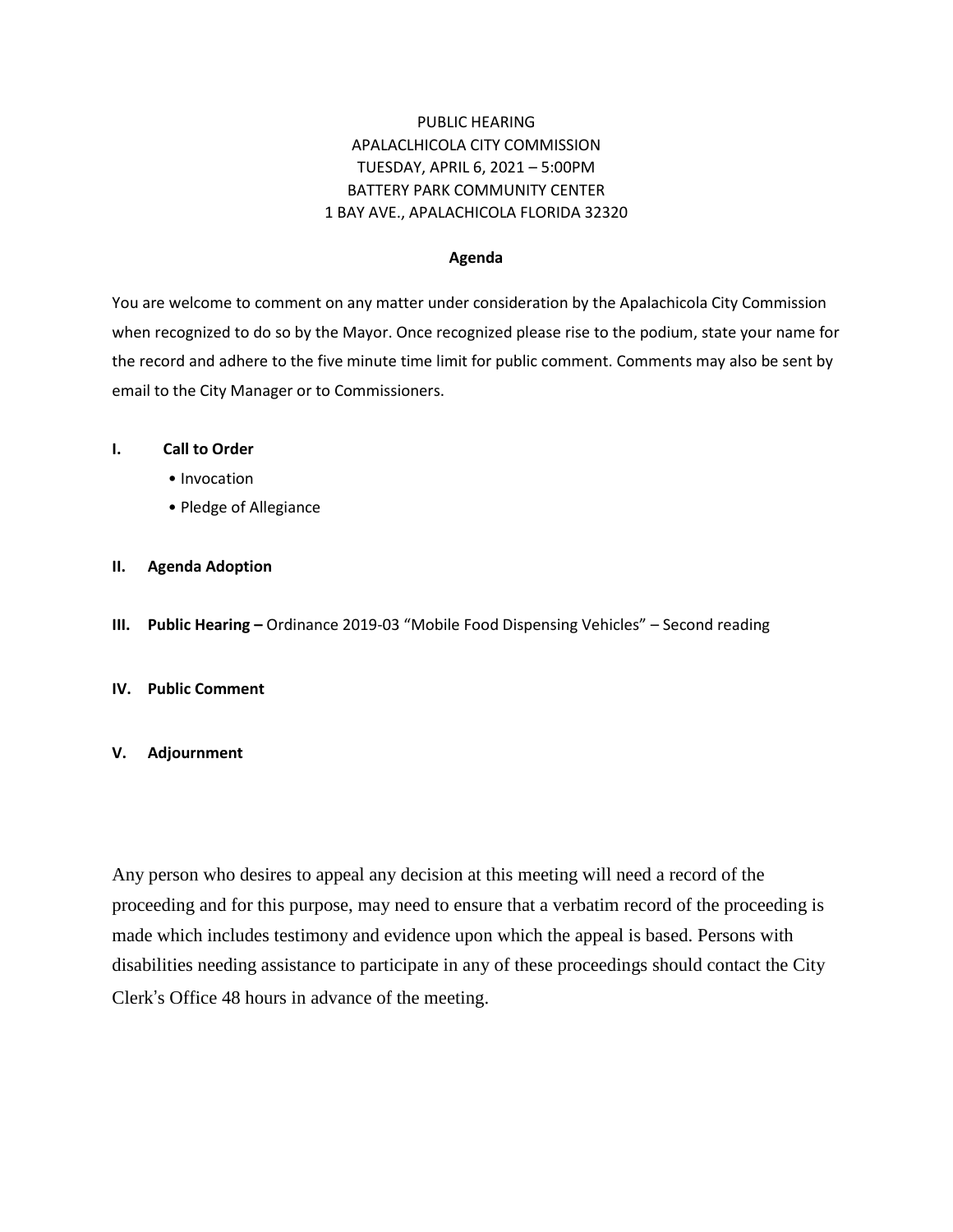#### **Ordinance 2019-03**

**CITY OF APALACHICOLA, FLORIDA ORDINANCE 2019-03 "MOBILE FOOD DISPENSING VEHICLES" AN ORDINANCE OF THE CITY OF APALACHICOLA, FLORIDA, PROVIDING REGULATIONS FOR MOBILE FOOD DISPENSING VEHICLES OPERATING WITHIN THE CITY; ESTABLISHING PROHIBITIONS; ESTABLISHING OPERATING REQUIREMENTS; ESTABLISHING PENALTIES FOR VIOLATIONS; PROVIDING FOR SEVERABILITY, CONFLICTS, CODIFICATION, AND AN EFFECTIVE DATE.**

**WHEREAS**, the mobile food dispensing industry has expanded and provides the service of convenient and diverse food choices; and

**WHEREAS**, the City Commission recognizes the need for reasonable regulations intended to provide economic development and entrepreneurial opportunities for mobile food dispensing businesses while protecting public health, safety, and welfare, minimizing visual impacts to the public realm and mitigating fiscal impacts to site-built restaurants and businesses; and

# **NOW THEREFORE BE IT ENACTED BY THE PEOPLE OF THE CITY OF APALACHICOLA, FLORIDA, THE FOLLOWING ORDINANCE PROVISIONS FOR THE CITY OF APALACHICOLA:**

**SECTION 1**. Chapter XI, "Mobile Food Dispensing Vehicles," of the Code of Ordinances is hereby created as follows:

### **CHAPTER XI - MOBILE Food Dispensing Vehicles**

### **Section 1. Definitions.**

 (a) *Commissary* means an approved facility that provides support services for specific required functions of a mobile food dispensing business. Any food establishment permitted or licensed by a regulatory agency, such as a catering operation, restaurant, grocery store or similar establishment or any otherwise approved facility by Florida Department of Agriculture and Consumer Services in which food, containers, or supplies are kept, handled, prepared, packaged, or stored can be considered for approval as a commissary. When not required at the mobile food dispensing operation, commissaries may provide a three compartment sink for washing, rinsing, and sanitation of equipment in addition to hand wash and restroom facilities. A private residence may not be used as a commissary.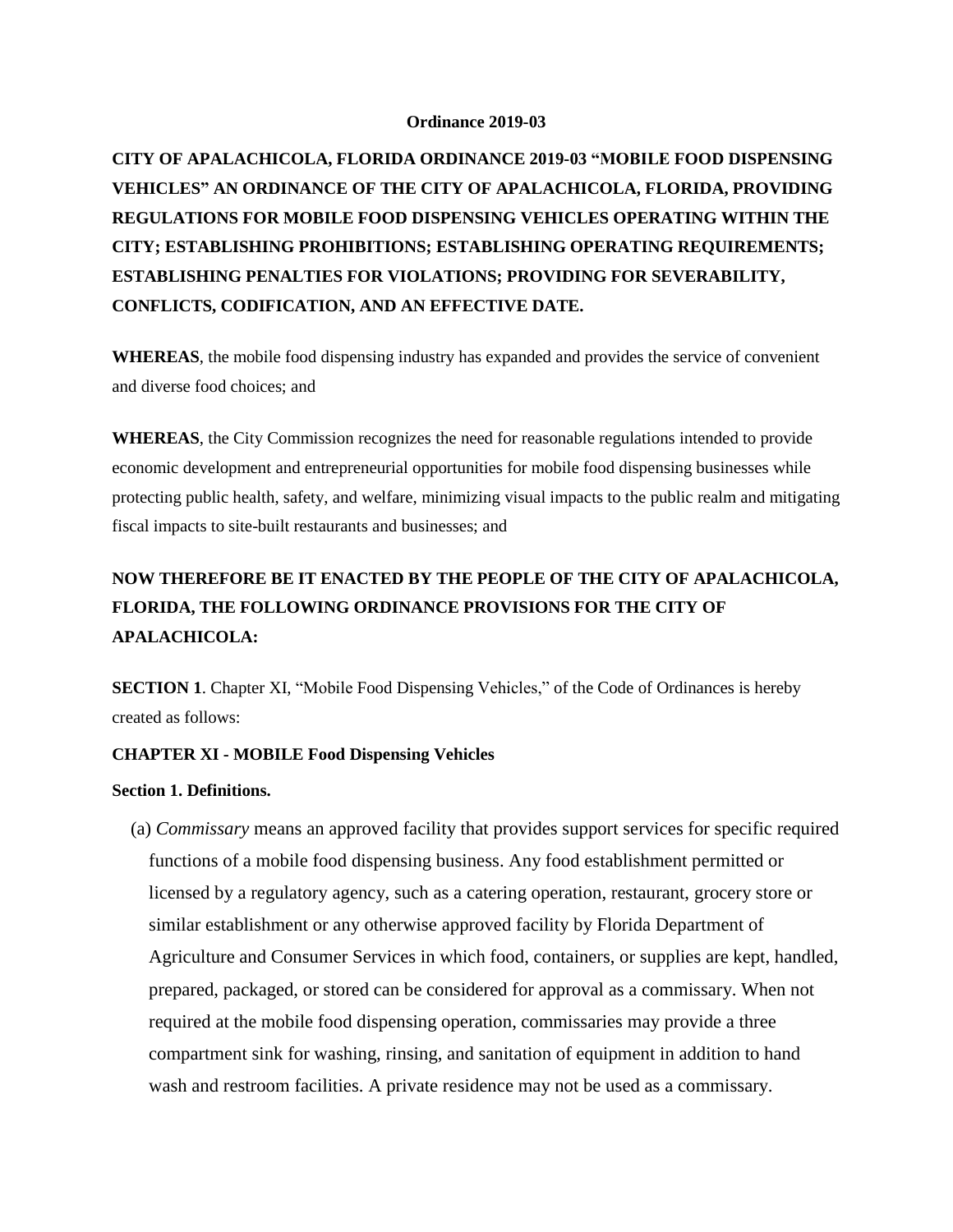(b) *Mobile Food Dispensing Vehicle* "means any vehicle that is a public food service establishment and that is self-propelled or otherwise movable from place to place and includes self-contained utilities, including but not limited to, gas, water, electricity, or liquid waste disposal."

Or, a vehicle which is used to vend food and beverage products and is classified as one of the following:

- 1. *Class I – Mobile Kitchens*. These vehicles may cook, prepare and assemble food items on or in the unit and serve a full menu. These vehicles may also vend the products permitted for Class II Mobile Food Dispensing Vehicles.
- 2. *Class II – Canteen Dispensings*. These vehicles vend pre-cooked foods, pre-packaged foods, prepackaged drinks and incidental sales of pre-packaged frozen dairy or frozen water-based food products, fruits and vegetables. No preparation or assembly of food or beverage may take place on or in the vehicle; however, the heating of pre-cooked food is permitted.
- (c) *Mobile Food Vendor* means a person who prepares, dispenses or otherwise sells food from a mobile food dispensing.

### **Section 2. Mobile Food Dispensing Vendor Permit Requirements**

(a) Mobile Food dispensing Vendor Permits must be obtained from the Florida Division of Hotels and Restaurants of the Department of Business and Professional Regulation, pursuant to Florida Statute § 509.241, in compliance with Florida Statute §509.102.

### **Section 3. Permitted Zoning Districts for Operation of a Mobile Food Dispensing.**

Unless authorized or exempted by this Ordinance, mobile Food Dispensing Vehicles may only be permitted to operate within the following zoning districts.

- (a) C-1 General Commercial
- (b) C-2 Neighborhood Commercial
- (c) C-3 Highway Commercial
- (d) C-4 Riverfront Commercial
- (e) RF Riverfront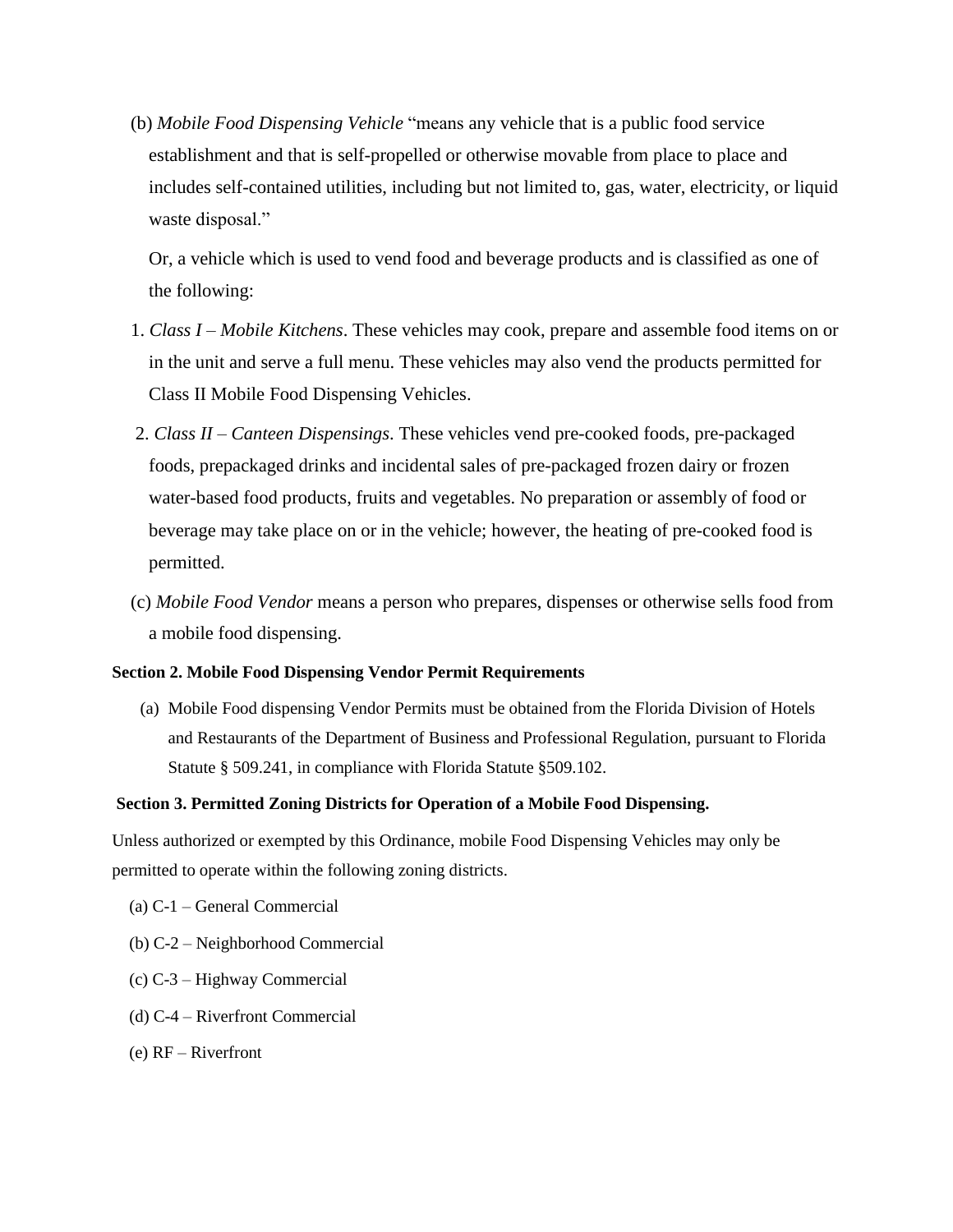### **Section 4. Prohibitions.**

Mobile food dispensing vendors are prohibited from the following:

- (a) Selling or distributing alcoholic beverages.
- (b) Operating in a City park or City parking lots, public rights-of-way, municipal cemetery or residentially zoned neighborhoods except in compliance with Section 8.
- (c) Operating outside of the permitted zoning districts listed in Section 4 or in any location except in compliance with the requirements of this Chapter.
- (d) Operating on vacant lots with no Water, Sewer or electric, or at abandoned business locations.
- (e) On public property, providing or allowing a dining area, including but not limited to tables, booths, bar stools, benches, standup counters, and tents. Tables, booths, bar stools, benches, and standup counters are allowed on enclosed private property, but on vacant lots only tables, benches, standup counters and tents are allowed.
- (f) Creating amplified sounds in violation of the noise limitation requirements of the City of Apalachicola.
- (g) Installing signage in violation of the Sign Ordinance requirements of the City of Apalachicola. This section will not preclude the use of portable signage, which is no larger than five feet in height and no larger than three feet in width, and which is placed within five feet of the mobile food dispensing vehicle.
- (h) Selling or dispensing food to customers in a moving vehicle or otherwise engaging in drive up sales.
- (i) Parking a mobile food dispensing vehicle: 1) Within twenty (20) feet of a crosswalk; (2) Within fifteen (15) feet of any fire hydrant or storm drainage structure; 3) In an area that impedes the ingress or egress of other businesses, building entrances or driveways; 4) In an area that functions as an emergency entrance or exit.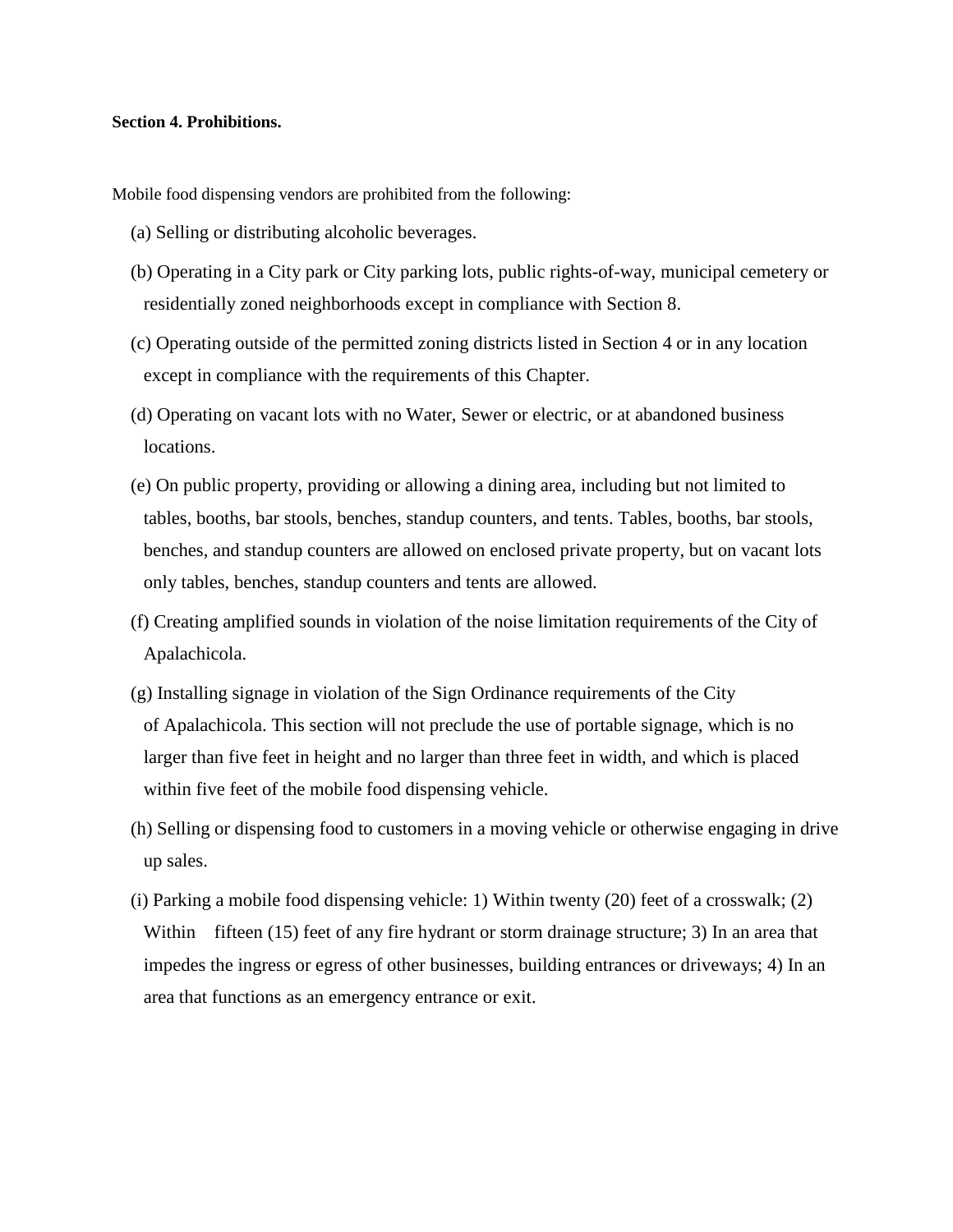### **Section 5. Food Dispensing General Regulations.**

- (a) Mobile food dispensing vendors shall remove all waste and trash at the end of each day.
- (b) Mobile food dispensing vendors are liable for all damages and repairs to the streetscape, trees and vegetation, sidewalks, streets, or other public amenities that are caused by its operation.
- (c) Under no circumstances shall grease be released into the City's sanitary sewer system. No liquid waste or grease is to be disposed in tree pits or onto sidewalks, streets or other public spaces.
- (d) In accordance with the Florida Department of Business and Professional Regulation guidelines, all necessary control measures shall be used to effectively minimize, or eliminate when possible, the presence of rodents, roaches and other vermin and insects on the premises of all mobile Food Dispensing Vehicles. Each mobile food dispensing vendor shall maintain a log containing a written record of the control measures performed on the mobile food dispensing. This log shall be open to inspection by City Code Enforcement Officers.
- (e) Mobile food dispensing vendors must not engage in food preparation if the vehicle does not meet sanitation and safety requirements as required by the Florida Department of Business and Professional Regulation.
- (f) All food service equipment utilized by the mobile food dispensing vendor shall be maintained in good repair and a clean condition.

### **Section 6. Operating Requirements.**

- (a) Mobile Food Dispensing Vehicles shall be permitted to operate between 6:00 a.m. and 12:00 a.m. Sunday through Thursday and between 6:00 a.m. and 1:00 a.m. on Friday and Saturday, not including set up and takedown.
- (b) A mobile food dispensing vehicle may operate on public property for a Special Event authorized by the City for the duration of the Special Event. For the remainder of the week, the mobile food dispensing must be removed from the site.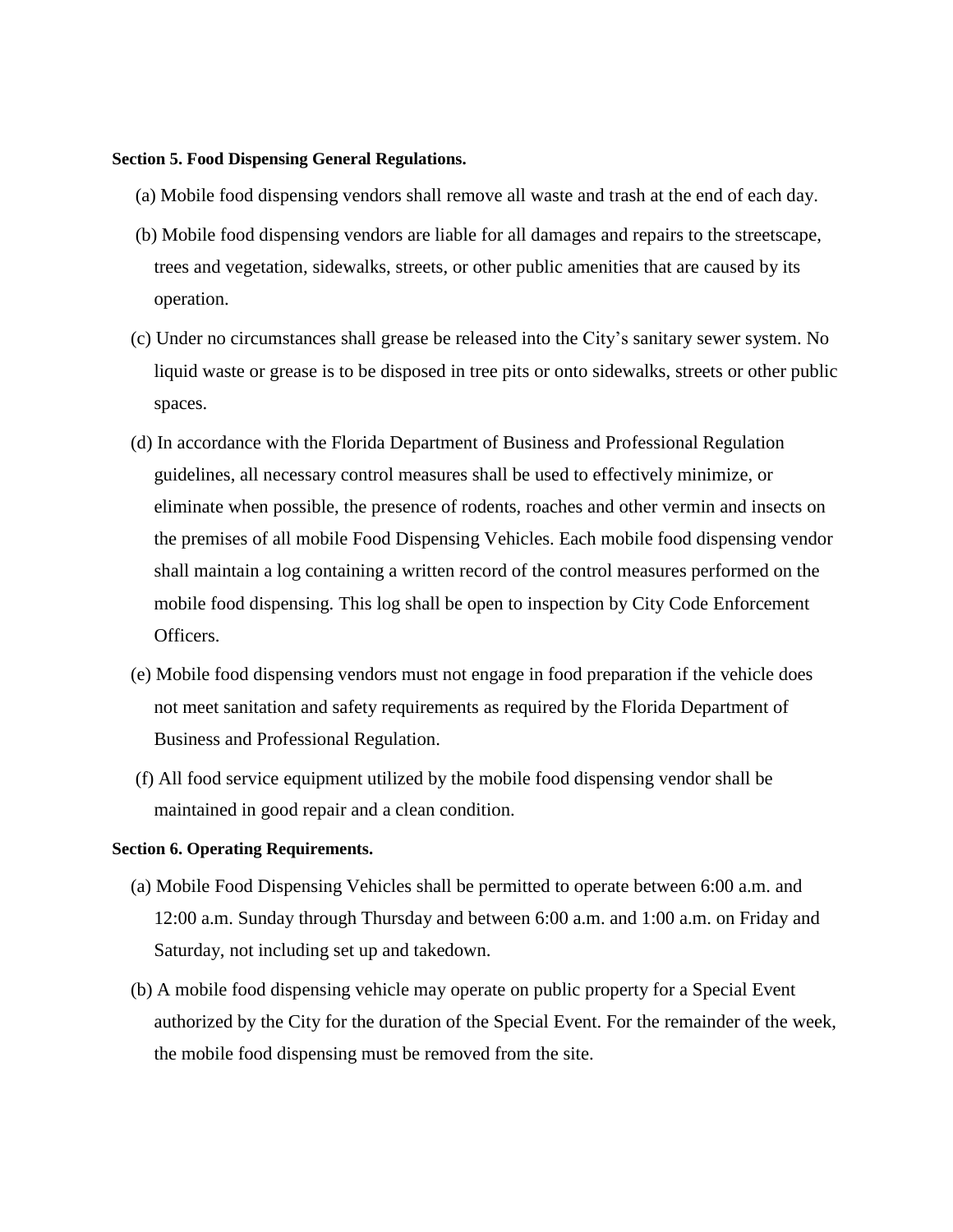- (c) A mobile food dispensing vehicle may operate at a single private property location for seven (7) days a week, but must be removed from the site for 24 hours at least once every 180 days, in order to comply with Federal Emergency Management Agency regulations for mobile trailers and Flood Hazard Areas.
- (d) All mobile Food Dispensing Vehicles must be fully licensed and ready for highway use. Mobile Food Dispensing Vehicles may not be permanently attached to water, sewer, or electric hook-ups. All mobile Food Dispensing Vehicles must completely detach from utilities and leave the site for 24 hours at least once every 180 days. Any mobile food dispensing that remains on a site for more than 180 consecutive days shall be in violation of this ordinance and then must immediately re-apply for permission to operate subject to all applicable building, zoning and flood zone elevation standards for the location.
- (e) Mobile Food Dispensing Vehicles shall not exceed ten (10) feet in width, including any side extensions of awnings, thirty (30) feet in length, including the length of any trailer hitch, the trailer or other extensions.
- (f) Mobile Food Dispensing Vehicles must have the ability to be self-contained when operating (including all utilities: power, water, cooking fuel sources), except for the required trash and/or recycling receptacles, which shall not impeded free movement of automobiles or pedestrians. The mobile food dispensing vendor shall keep all areas within five (5) feet of the mobile food dispensing clean of grease, trash, paper, cups or cans associated with the vending operation. The foregoing does not preclude a mobile food dispensing vehicle from using of an external power source, where available.
- (g) No more than one mobile food dispensing vehicle shall operate on any one lot at any one time.

### **Section 7. Food Service Provided to Persons Engaged in Construction**

Class II Mobile Food Dispensing Vehicles that are being used to provide food and drink to persons engaged in construction in the City of Apalachicola are exempt from the provisions of Section 4 above, provided such vehicles are only parked for a maximum of ninety (90) minutes.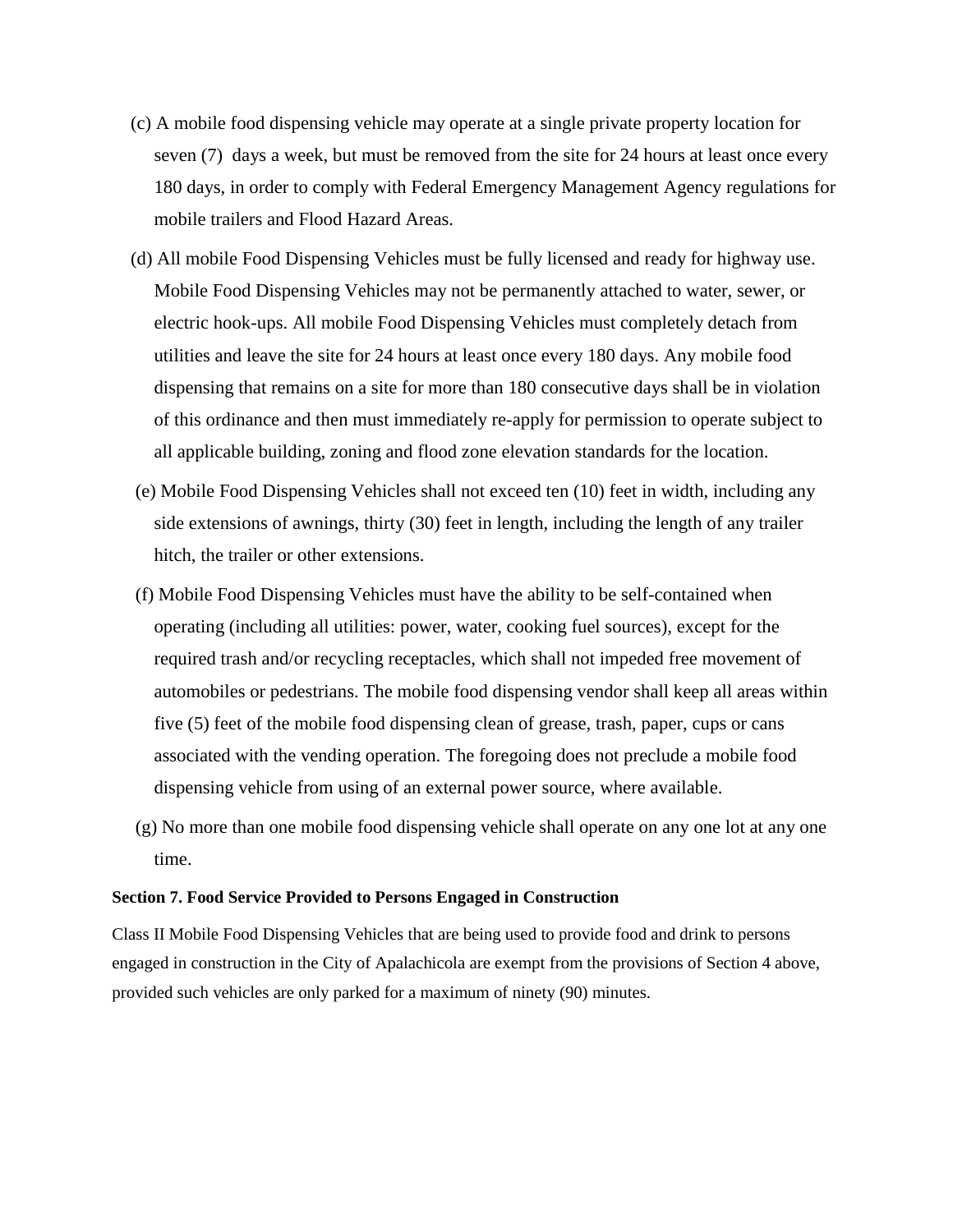#### **Section 8. Special Events.**

The City of Apalachicola may authorize Food Dispensing Vehicles in the public right-of-way, park, parking lots, or residentially zoned neighborhoods as part of a special event. Food Dispensing Vehicles must be ancillary to the special event. The City may also authorize mobile food vendors at special events for schools, religious institutions and nonprofit organizations.

### **Section 9. Penalty.**

- (a) A Code Enforcement Officer or a Law Enforcement Officer may issue a civil citation for a violation of this Chapter pursuant to the procedures and amounts listed in Chapter 3 of the City's Code of Ordinances. Each violation shall constitute a separate instance for which a separate penalty may be imposed. Upon a mobile food dispensing vendor's third offense within a twelve month period, the City may petition the Florida Department of Business and Professional Regulation to suspend or revoke the vehicle's mobile food dispensing operation license.
- (b) For the purposes of this Section, "offense" shall mean a finding of violation by the Court or payment of the non-contested civil penalty in Section 3 of the City's Code of Ordinances. An offense shall be deemed to have occurred on the date the violation occurred. An offense occurring twelve (12) months after the last offense shall be treated as a first offense for purposes of incurring new fines and penalties.
- (c) If, at any time, the Florida Department of Business and Professional Regulation revokes or suspends the mobile food dispensing vendor's license, the City may prohibit unlicensed food dispensing vehicles from operating.

### **SECTION 2. Severability.**

If any portion of this Ordinance is declared invalid or unenforceable, then to the extent it is possible to do so without destroying the overall intent and effect of this Ordinance, the portion deemed invalid or unenforceable shall be severed here from, and the remainder of this Ordinance shall continue in full force and effect as if it were enacted without including the portion found to be invalid or unenforceable.

### **SECTION 3. Conflicts.**

All Ordinances or parts of Ordinances in conflict herewith, to the extent of such conflict, are hereby repealed.